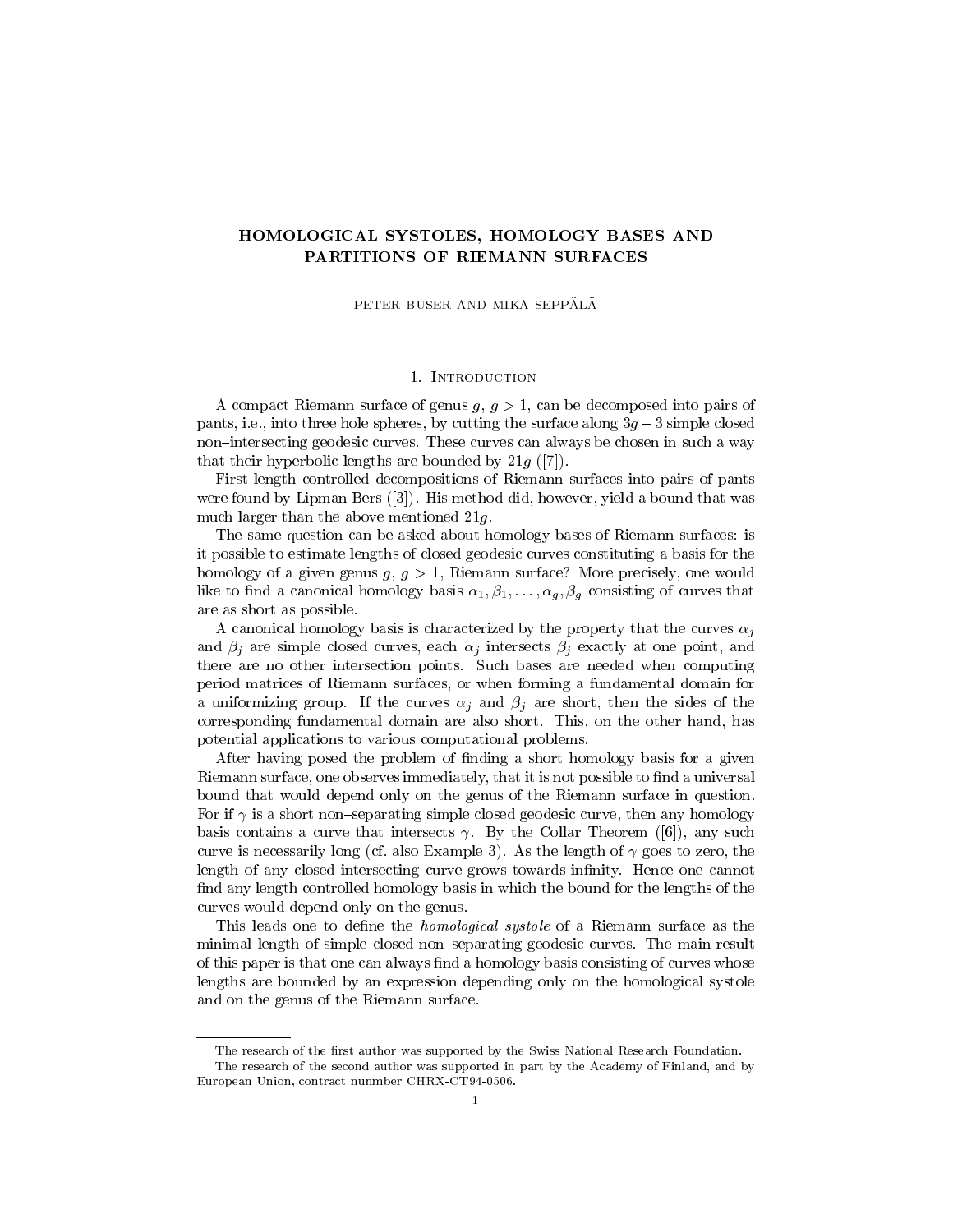More precisely, we prove, in Section 3:

The contract  $\alpha$  be acompact rise of acompact Riemann surface of  $\alpha$  acoust  $\beta$   $\alpha$  which has a acompact of  $\alpha$ partition with longest geodesic of length L and whose homological systole is  $\varepsilon$ . Then there exists a canonical homology basis  $\{\alpha_1,\beta_1,\ldots,\alpha_g,\beta_g\}$  on X such that any  $\alpha_i$ belongs to the partition and the length indicated  $\{f_i\}_{i=1}$  , or any curve  $\{f_i\}_{i=1}$ 

$$
\ell(\beta_i) \le (2g-2)(2L+2\arcsinh\left(\frac{4}{\varepsilon}\right))
$$

Observe that in the above the constant  $L$  can be replaced by  $21g$  to get a bound that depends only on the genus g and on the homological systole  $\varepsilon$  of the Riemann surface in question.

"

Bounds for the lengths of individual homologically trivial and non trivial shortest closed curves have been studied for quite a long time. The name "systole" for such curves is due to Berger [1]. We refer to Gromov [10] and [9] for a broad bibliography on the sub ject and for a large number of new results. For systoles in connection with the Schottky problem we refer to [4], for systoles in connection with arithmetic Fuchsian groups we refer to [12]. As for curve *systems*, short partitions have been investigated in [2], [3], [5], [7], [13], [14], [15].

#### 2. Homology bases and partitions

In this section we study homology bases and partitions from a purely topological point of view. We begin with the following definition.

A topologically marked pair of pants is a compact bordered surface  $Y$  of signature  $(0, 3)$  with boundary curves  $c_1, c_2, c_3$  together with three pairwise disjoint simple arcs  $p_{12}$ ,  $p_{13}$ ,  $p_{23}$ , where  $p_{ij}$  has its initial point on  $c_i$ , its end point on  $c_j$  and all other points in the interior of  $Y$ . We call these arcs *connectors*. In the final section, where  $Y$  carries again a hyperbolic metric with geodesic boundary, the connectors will be the usual common perpendiculars decomposing Y into right angled geodesic hexagons.

A topologically marked pants decomposition of a compact orientable surface  $X$ of genus  $g$   $\equiv$  is an order partition  $\ell$  with the pairs of partition  $\rho$  and pairs of pants. Formally, P is understood as the set formally the 3g  $\sim$  partitioning curves and 3 the  $\tau_{\beta}$  , for pairs of pairs of the rest of the rest of this section we shall now assume that such such such such such as  $\alpha$  partition  $\beta$  is given on  $\alpha$ .

As no metric is specified on  $X$ , there is no measure of shortness of curves. However, one can do the following. We shall say that a simple arc  $v$  on X is *elementary* if is contained in one of the pairs  $\alpha$  pants  $\alpha$  pants  $\alpha$   $\beta$  and  $\beta$  and satisfies the subsequently denoted conditions. A curve will then be considered combinatorially "short" if it can be decomposed into a sequence of elementary arcs where, moreover, the number of these arcs is "small".

We denote by  $\check{v}$  the *interior* of  $v$ , that is, the arc without its end points. The conditions for  $\sigma$  on  $\mathcal{L}_h$  are as follows.

- 1. The end points of lie on the boundary of Yk and is contained in the interior of  $Y_k$ .
- 2.  $\check{\nu}$  intersects  $p_{12} \cup p_{23} \cup p_{31}$  in at most two points.

As a limit case we also accept the connectors pij themselves as elementary arcs. If the end points of a lie on dierement boundary component at  $\mathcal{L}$  and  $\mathcal{L}$ that v is of type I. If the end points lie on the same boundary component and v is not homotopic to an arc on the boundary, then  $v$  is of type II. Finally, if  $v$  is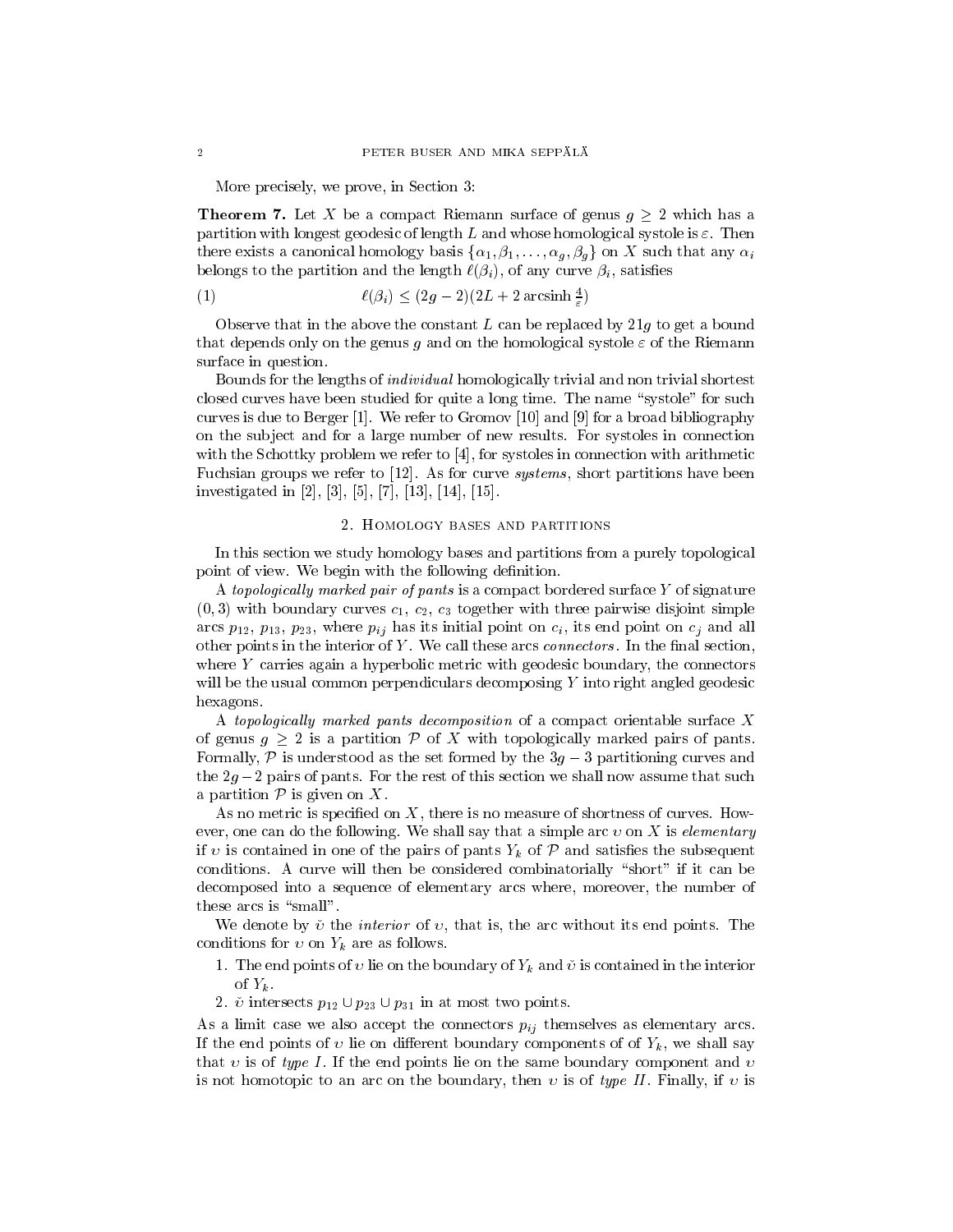

Figure 1. Elementary arcs.

homotopic to an arc on the boundary of Yk then we shall say the boundary that  $\alpha$ 1 shows some cases, the dotted lines are the connectors.

For any closed curve c on X which is the union of non overlapping elementary arcs the number of these arcs will be denoted by  $\ell_{\mathcal{P}}(c)$ . We shall call  $\ell_{\mathcal{P}}(c)$  the combinatorial length of c.

We now show that there exist combinatorially short homology bases.

**Theorem 1.** There exists a canonical homology basis  $\alpha_1, \beta_1, \ldots, \alpha_q, \beta_q$  on X with the following properties.

- 1. Each i belongs to <sup>P</sup>.
- $\mathbb{R}^n$  . Except the contract of  $\mathbb{R}^n$  (if  $\mathbb{R}^n$  )  $\mathbb{R}^n$  . Except the contract of  $\mathbb{R}^n$
- 3. No i intersects a seperating curve of <sup>P</sup>.

Proof. If P contains a separating curve ,we cut <sup>X</sup> open along to obtain two bordered surfaces  $\triangle$ ,  $\triangle$  of signatures  $(g, 1)$  and  $(g, 1)$  respectively, with  $g + g =$ g. If one of the components  $\varSigma$  or  $\varSigma$  is again separated by some curve in P, then we cut the component open along this curve, and so on. After finitely many steps we obtain surfaces  $\Sigma_1,\ldots,\Sigma_n$  of signatures  $(g_1,m_1),\ldots,(g_n,m_n)$ , where  $g_1+\cdots+g_n =$  $g$  and where for  $k = 1$ ;::; i.; n, and curve of  $P$  in the integration of  $\Rightarrow_k$  separates  $\Rightarrow_k$ . (If the above  $\eta$  does not exist, then  $n = 1$  and  $\Sigma_1 = X$ .) This preliminary procedure will guarantee point (3) of the theorem.

Now let  $\mu$  be one of the components with ga  $g_{\mu}$  , by  $\mu$  and  $\mu$  ,  $\mu$  ,  $\mu$  , the pants of decomposition of k induced by <sup>P</sup>. We cut k open along a non separating curve of  $\mathcal{P}_k$  into a connected surface  $\mathcal{Z}_k$  of signature  $(g_k - 1, m_k + 2)$ . If  $g_k - 1 \neq 0$  then  $\mathcal{P}_k$  contains a curve not separating  $\Sigma_k^1$  and we cut  $\Sigma_k^1$  open along it to obtain a surface  $\varSigma_k^-$  of signature  $(g_k-\varSigma,m_k+4),$  and so on. This procedure yields a surface  $S_k$  of signature (0,  $m_k + 2g_k$ ) tesserated with  $2g_k - 2 + m_k$  pairs of pairs of P. We now denote by Pk the corresponding pants decomposition of Sk . The combinatorial scheme of  $P$ k is a three regular graph Gk without closed edge paths. Gk has mk +2gk  $\sim$  $\frac{1}{2}$  edges and  $\frac{1}{2}$ gk +  $\cdots$ k  $\frac{1}{2}$  edges.

Since  $\{y_k\}$  is a tree close the surface paths (i.e.  $\{y_k\}$  is a tree), the surface Sk matrix  $\{y_k\}$ reconstructed out of the pants in <sup>P</sup><sup>k</sup> by starting with <sup>a</sup> rst pair of pants, say  $Y_1$ , then paste the neighboring pair of pants  $Y_2$  along the corresponding boundary component of  $Y_1$ , say along  $\gamma_1$ , to obtain a surface of signature  $(0, 4)$  as shown in Fig.2, then paste  $Y_3$  along  $\gamma_2$  to get a surface of signature  $(0,5)$ , and so on.  $S_k$  is  $n_{\text{max}} = 2$  steps.  $2 \times 2$  steps.

The procedure thus described allows us to construct a sequence of curves on  $S_k$ which we shall call a *boundary lane* and which is obtained inductively as follows (see Fig.2). On  $Y_1$  the boundary lane is formed by the three arcs  $p_{12}$ ,  $p_{13}$ ,  $p_{23}$ . On  $Y_1 \cup Y_2$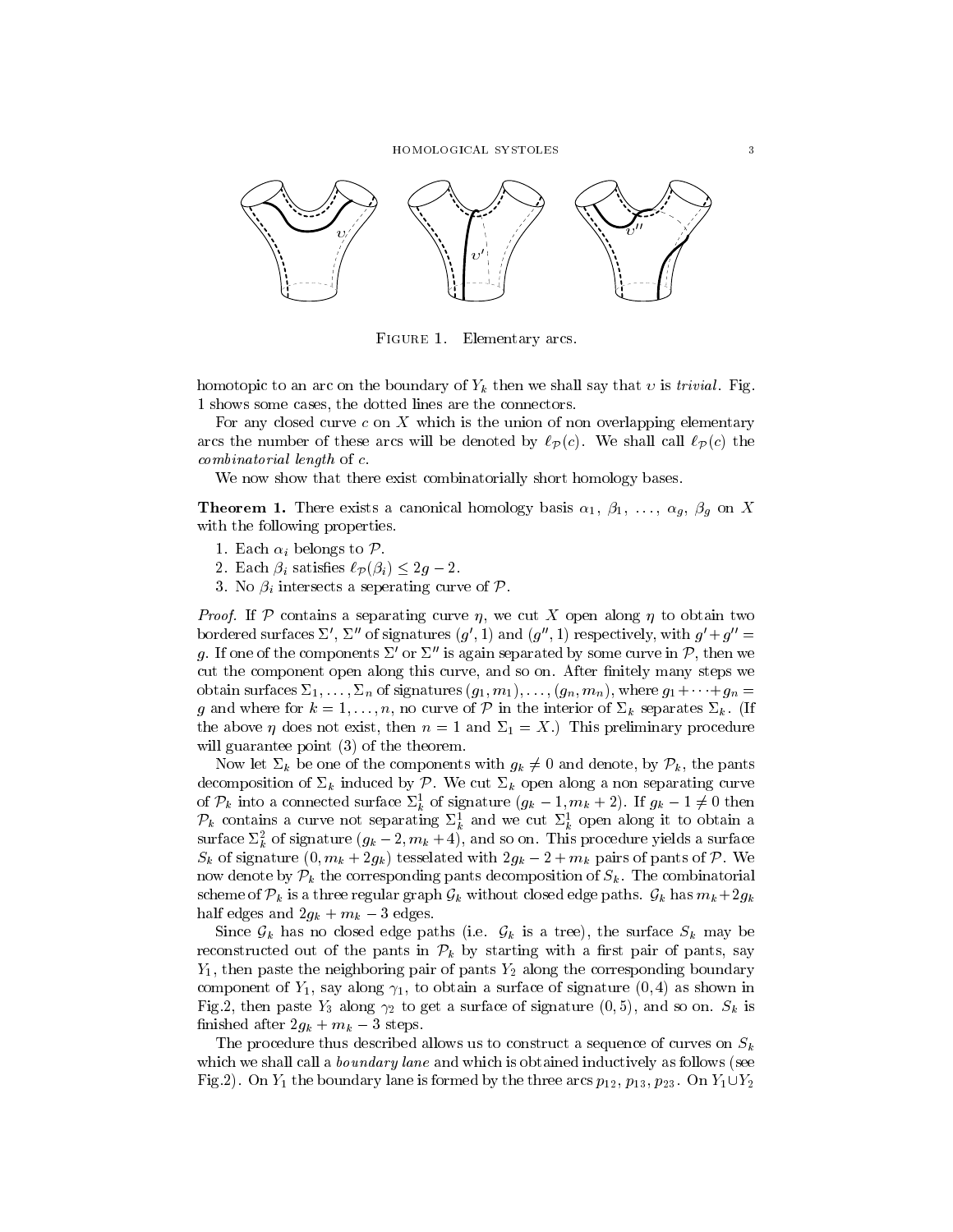

Figure 2. Constructing the boundary lane.



Figure 3. Domains of signature (0; 4) along the boundary lane.

we connect the  $p_{ij}$  of  $Y_1$  and the  $p_{kl}$  of  $Y_2$  which meet  $\gamma_1$  by inserting two disjoint arcs on  $\gamma_1$ . The four curves obtained up to now yield the boundary lane on  $Y_1 \cup Y_2$ . This is shown by the four dotted arcs on the right hand side in Fig.2. Proceeding in this way for each new pair of pants which is added, we obtain a boundary lane on Sk which is a union <sup>L</sup> <sup>=</sup> 1 <sup>+</sup> <sup>+</sup> q , <sup>q</sup> <sup>=</sup> mk + 2gk, of pairwise disjoint simple arcs, where  $\lambda_1$  goes from a first boundary component of  $S_k$  to a second one,  $\lambda_2$  goes from the second boundary component to a third one, etc. Finally, q goes back to the rst boundary component. Since Sk has genus 0, <sup>L</sup> separates Sk into two topological disks  $Z_k$  and  $Z_k$ . Observe that with an arbitrarily small homotopy  $L$ may be deformed such that the deformed distributed consists of  $\gamma_{\alpha}$  ,  $\gamma_{\alpha}$  ,  $\gamma_{\alpha}$  are so of type I. Fig.3 shows part of  $L$  schematically together with additional curves which we define next.

For  $i = 1, \ldots, g_k$ , we denote by  $a_i$  and  $a_j$  the pair of boundary components of  $S_{\rm{in}}$  which were obtained at step in during the cutting process (i.e. pasting) togethere.  $a_i$  and  $a_i$  for  $i = 1,\ldots,g_k$  yields  $\sum_k j$ . Then we draw for each  $i = 1,\ldots,g_k + 1$  a closed curve  $\mu$  which goes along L and surrounds each boundary currently curve c of Sk in Sk in the following way. If c is none of the  $a_j, a_j$ , then  $\omega_i$  goes around c in  $Z_k$ . If c is  $a_j$ or  $a'_i$  and  $i \leq j$ , then  $\hat{\omega}_i$  goes around c in  $\tilde{Z}_k$  as well. If c is  $a_j$  or  $a'_i$  and  $i>j$ , then  $\omega_i$  goes around c in  $\omega_k$ . The  $\omega_i$  consist of arcs of  $L$  and of arcs on the boundary of  $S_k$ .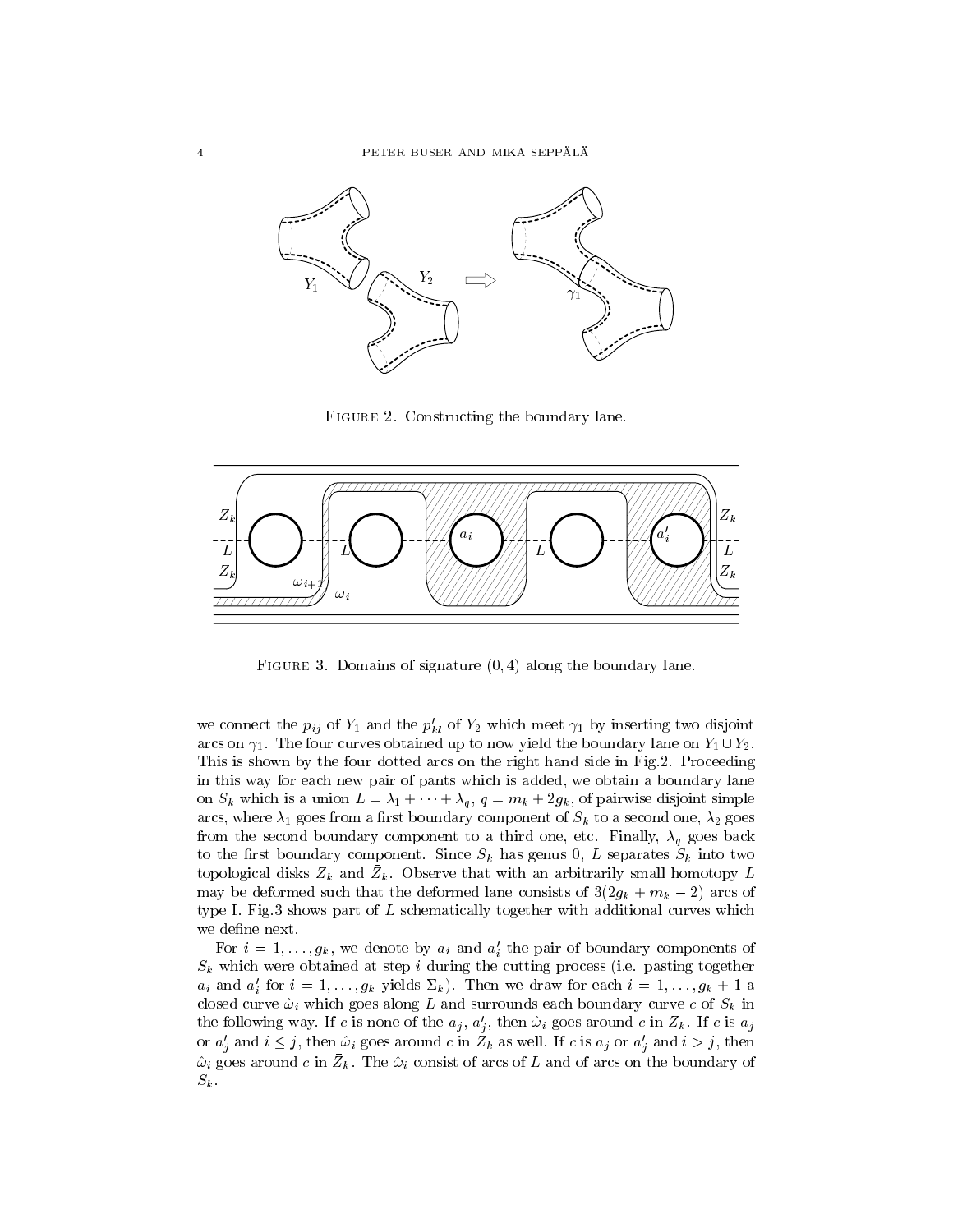Now we use small homotopies to deform the deformation  $\mu$  into a closed curve  $\mu$  is entitled as in the interior of Sk such that  $\cdots$   $\cdots$   $g_k+1$  are pairwise disjoint and such that  $\cdots$ each  $\mathbf{w}_i$  is a union of elementary  $\mathbf{w}_i$  are  $\mathbf{r}_i$  is not different to check that to possible except for the case where Sk consists of a single pair of pants. In this particular case the  $\mathbf{w}_i$  are homotopic to one of the boundary components and we shall say that they "consist of 0 elementary arcs".

 $S_{211}$  consisted of  $2g_k + m_k$   $\equiv$  pairs of pairs and has  $2g_k + m_k$  boundary components none of which is mechanologically the  $w_i$ , we can perform the above homotopies such that any  $\cdots$   $\cdots$  is any  $\cdots$  of  $\cdots$ 

$$
3(2g_k + m_k - 2) - (2g_k + m_k) = 4g_k + 2m_k - 6
$$

elementary arcs (where some of them may be trivial arcs).

The curves are shown in Fig. 3 where  $\omega_1$  is the lowest curve,  $\omega_2$  is above  $\omega_1$ ,  $\omega_3$  is above  $\omega_2$ , etc. For  $i = 1,\ldots,g_k$ , the four curves  $\omega_i$ ,  $\omega_{i+1}, u_i$  and  $a_i$  bound a domain ii of signature (1) as shown by the shaded area. The domains  $\alpha$  are dominated  $\alpha$ not overlap each other.

For each international curve binding  $\alpha$  and  $\alpha$  in an equivalent on  $\alpha$  is an equivalent. point (with respect to the pasting) on  $a_i$ . Taking the shorter of the two paths along L from  $a_i$  to  $a_j$  we achieve that  $b_i$  consists of at most  $\Delta g_k + m_k - \Delta$  elementary arcs.

 $\mathcal{S}_{\text{true}}$  is an interested that  $\mathcal{S}_{\text{true}}$  are pairwise and the follows that  $\mathcal{S}_{\text{true}}$ the ai and bi are closed curves with the intersection properties as required for <sup>a</sup> canonical homology basis. Since  $2g_k + m_k = 2$  ,  $2g_k - 2$  , this proves the theorem.  $\blacksquare$ 

Observing that the constructions and length estimates in the preceding proof depend only on the components k we actually have the following more detailed version of Theorem 1, where we also admit surfaces with boundary.

For the statement of the theorem we note that for a bordered surface <sup>S</sup> of signature  $(g, m)$  a canonical homology basis is a curve system  $\alpha_1, \beta_1, \ldots, \alpha_g, \beta_g$ ,  $\rho_1,\ldots,\rho_{m-1}$ , where  $\rho_1,\ldots,\rho_{m-1}$  are boundary components and  $\alpha_1,\beta_1,\ldots,\alpha_g,\beta_g$ have the configuration of a canonical homology basis on a compact unbordered surface of genus g.

Theorem 2. Let P be <sup>a</sup> pants decomposition of the compact orientable surface of signature (g;  $g$  ),  $g$   $\equiv$  1, denote by  $\equiv$  1;:::;  $\equiv$  1, denote by  $\equiv$  1, denote by  $\equiv$ cutting open along all separating curves occurring in P, and let  $\mu = \mu$  be the the theory  $\ldots$  of  $\alpha$  pairs of pairs of  $\alpha$  in  $\equiv$   $\alpha$   $\alpha$  ,  $\alpha$  ,  $\alpha$  ,  $\alpha$  ,  $\alpha$  ,  $\alpha$  ,  $\alpha$  ,  $\alpha$  ,  $\alpha$  ,  $\alpha$ homology basis  $\alpha_1, \beta_1, \ldots, \alpha_g, \beta_g, \rho_1, \ldots, \rho_{m-1}$  on  $\Sigma$  such that

- 1.  $\alpha_1,\ldots,\alpha_g$  and  $\rho_1,\ldots,\rho_{m-1}$  belong to  $\mathcal P$ .
- $\mathbb{R}^n$  enter  $\mathbb{R}^n$  is contained in some statistical intervals of  $\mathbb{R}^n$  (if  $\mathbb{R}^n$  )  $\mathbb{R}^n$  . The contained in the contained in the contact of  $\mathbb{R}^n$  . The contact of  $\mathbb{R}^n$  is a set of  $\mathbb{R$

We point that the upper upper bound 2g  $2$   $2$  in Theorem 1 for the components  $\sim$ length of all k is the best possible. For this we consider the following.

Example 3. Start with a pair of pants all of whose boundary geodesics have the same length  $\varepsilon$  and paste two copies of it together in order to obtain a surface  $\Omega$  $\alpha$  signature (1; 2) with boundary components  $\mu$  and  $\mu$  is non-called g  $\alpha$  bopies 1;:::; g1 of with respective boundary geodesics L;i , R;i , <sup>i</sup> = 1;:::;g 1.

We construct a \necklace" <sup>N</sup> out of these copies by pasting i to i+1 along  $R$  ,  $R$  and  $R$  and  $R$  and  $R$  and by pasting  $\mathbf{C} = \mathbf{1}$  and  $\mathbf{C} = \mathbf{1}$  and  $\mathbf{C} = \mathbf{1}$  and  $\mathbf{C} = \mathbf{1}$  $\gamma_{L,1}$ . The resulting surface N has genus g. We let  $\gamma_1,\ldots,\gamma_{g-1}$  be the geodesics in N obtained from R;1;:::;
R;g1 respectively. They are all non separating.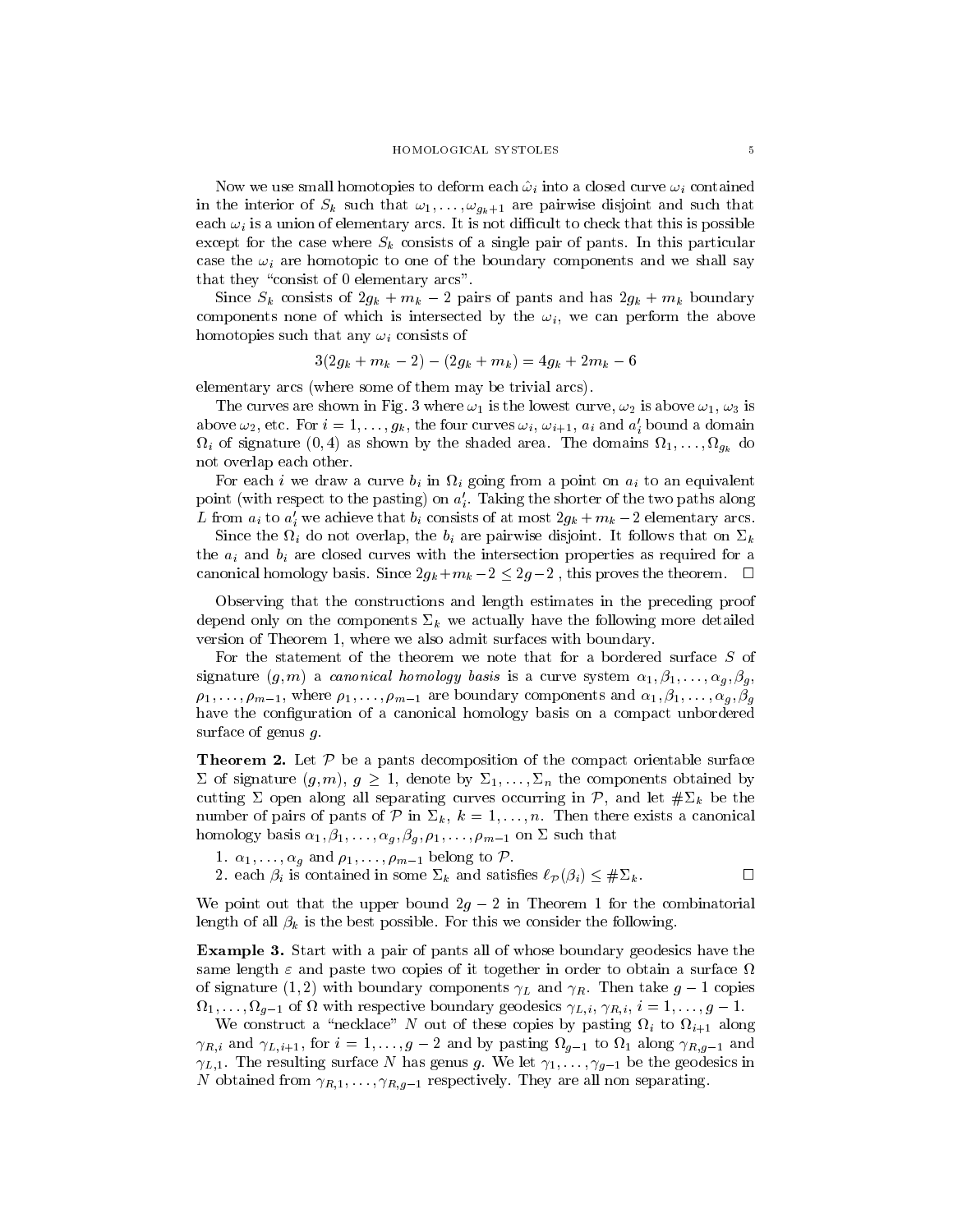

 $\blacksquare$  . The  $\blacksquare$  are on type II on a pair of pants  $\blacksquare$ 

If B is a canonical homology basis on  $\alpha$  the lemma below, and  $\alpha$  the lemma below, at least one one one one one one of  $\alpha$ curve  $b \in \mathcal{B}$  has intersection number  $(b, \gamma_1) \neq 0$ . On the surface N' obtained by curve  $v \in B$  has intersection number  $(v, \gamma_1) \neq v$ . On the surface *i* columned by cutting N open along  $\gamma_1$  the curve b is cut into a number of arcs, one of which connects the two boundary components with each other. This follows from the fact that  $(b, \gamma_1) \neq 0$ . We conclude that b crosses at least  $2g - 2$  times a pair of pants.

Lemma 4. Let  $B$  be a non-manipulation on a compact orientable surface  $\sim$  . For any non separating simple closed curve c on  $\lambda$  there exists  $\theta \in D$  with  $(\theta, \epsilon) \neq 0$ .

 $P_{\rm F}$  roof. Otherwise  $(c, p) = 0$  for any cycle  $p$ , but c is non separating and there exists a cycle c with  $(c, c) = 1$ .

### 3. LENGTH ESTIMATES

Let us now derive metric length estimates. All partitioning curves are assumed to be closed geodesics, and on any pair of pants the connectors are the common perpendiculars between the boundary geodesics.

Replacing the curves constructed in the preceding section by geodesics in their homotopy classes we obtain short homology bases in the sense of the hyperbolic metric. In order to get length estimates we proceed as follows. First we replace any elementary arc of the given curve by a homotopic arc with the same end points. By the minimal intersection property of geodesics, this new arc is also elementary and we shall give a length estimate for it in Proposition 5. Thus we have a piecewise geodesic curve with controlled length and the smooth closed geodesic in its homotopy class is then even shorter.

**Proposition 5.** Let  $Y$  be a pair of pants such that all boundary geodesics have lengths between  $\varepsilon$  and  $L$ , where  $0 \le \varepsilon \le L$ . Then any elementary geodesic arc  $\eta$ on Y has length  $\ell(\eta) \leq 2L + 2$  arcsinh  $\frac{2}{5}$ .

"

Proof. The three common perpendiculars pij between the boundary geodesics 1,  $\gamma_2$ ,  $\gamma_3$  of Y decompose Y into two isometric right angled hyperbolic geodesic hexagons G and G' (cf. [6]), where G has the succession of sides  $a_1, p_{12}, a_2, p_{23}$ ,  $a_3, p_{13}$ . With these symbols we shall also denote the lengths of the sides.

Consider an elementary geodesic arc  $\eta$  on Y. If  $\eta$  is trivial then  $\eta$  is a simple arc on the boundary and has length less than L.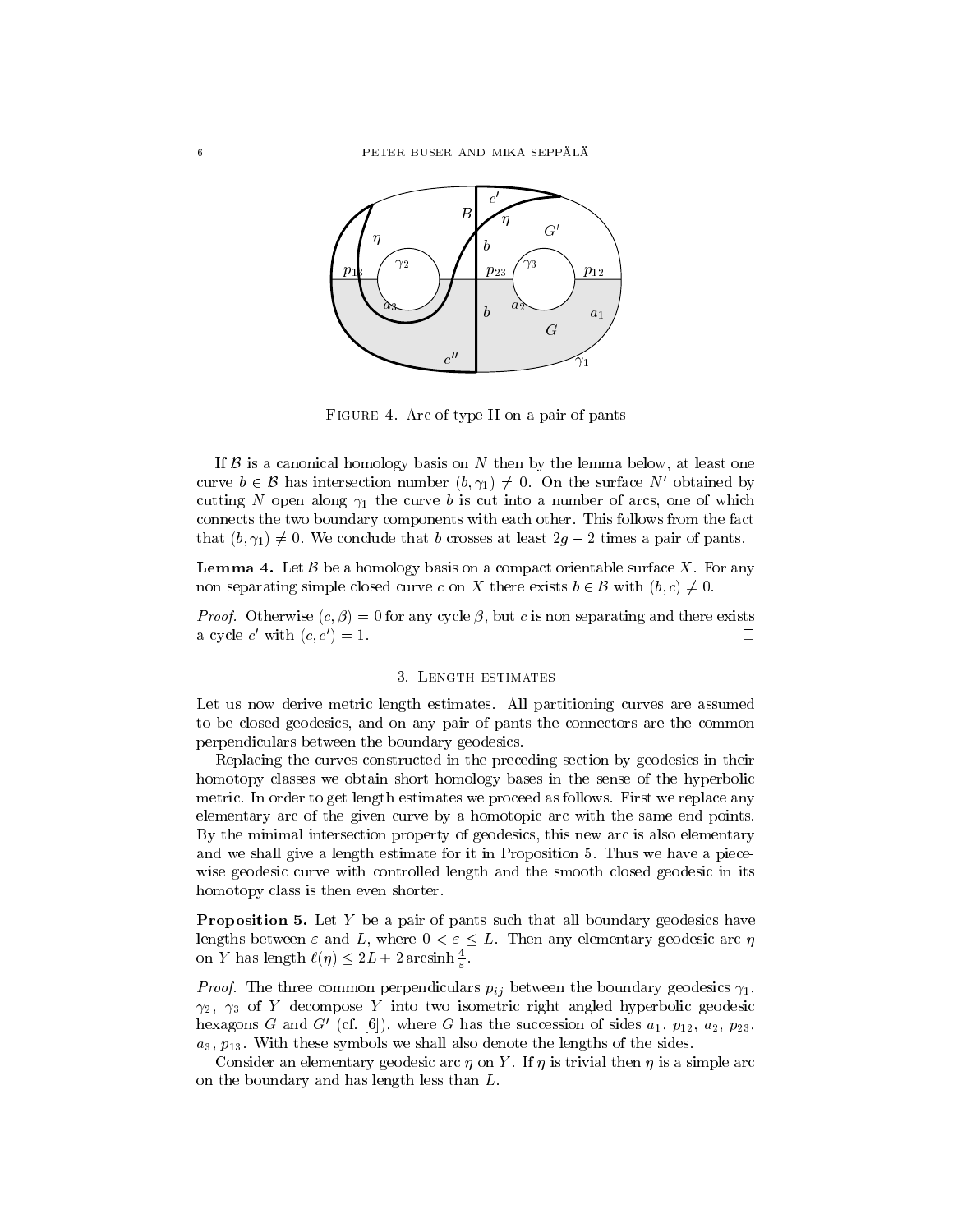Now let  $\eta$  be of type II with end points on  $\gamma_1$  as shown in Fig. 4.  $\eta$  is homotopic with fixed end points to a piecewise geodesic curve  $c$   $\overline{D}c$ , where  $c$  and  $c$  are arcs on  $\gamma_1$  and B is the arc of length 2b formed by the common orthogonals on G and G from  $\gamma_1$  to  $p_{23}$ . Since the interior of  $\eta$  intersects the union  $p_{12} \cup p_{23} \cup p_{13}$  at most twice, the total length of c and c as at most  $\ell(\gamma_1)\leq L$ . From the trigonometry of hexagons (cf. [6]) it follows that b becomes maximal when  $\gamma_1$  assumes the minimal length  $\varepsilon$  and  $\gamma_2$  and  $\gamma_3$  assume the maximal length L. In this extremal case b is given by the formula  $\cosh \frac{\pi}{2} = \sinh \theta \sinh \frac{\pi}{4}$ . After some calculus involving monotonicity of derivatives we then get

$$
(2) \t\t b \le \frac{L}{2} + \operatorname{arcsinh}\frac{4}{\varepsilon}.
$$

This settles the length estimate for arcs of type II, so let  $\eta$  be of type I, say with end points on  $\gamma_2$  and  $\gamma_3$ .

Here  $\eta$  is homotopic with fixed end points to the piecewise geodesic curve  $c_2p_{23}c_3$ , where  $c_2$ ,  $c_3$  are arcs on  $\gamma_2$ ,  $\gamma_3$  respectively. The length of  $p_{23}$  becomes maximal when  $\gamma_2$  and  $\gamma_3$  have length  $\varepsilon$  and  $\gamma_1$  has length L. In this extremal case we have the formula cosh  $\frac{2}{4} = \sinh \frac{2}{2} \sinh \frac{2}{2} p_{23}$  from which we deduce the inequality

(3) 
$$
p_{23} \leq \frac{L}{2} + 2 \arcsin \frac{2}{\varepsilon}.
$$

If  $\eta$  intersects  $p_{23}$  then the interior of  $\eta$  intersects  $p_{12} \cup p_{13}$  at most once. Hence the total length of  $c_2$  and  $c_3$  is at most  $\frac{1}{2}L$  and we are done in this case. If  $\eta$  does not intersect  $p_{23}$  then the total length of  $c_2$  and  $c_3$  may reach 2L so that we must refine the estimates a bit. Using the trigonometric formulas for hexagons we get  $\cosh \eta = g(c_2, c_3, a_1)$ , where

$$
g(x, y, z) = \frac{\operatorname{ch} 2x \operatorname{ch} 2y}{\operatorname{sh} x \operatorname{sh} y} (\operatorname{ch} z + \operatorname{ch} x \operatorname{ch} y) - \operatorname{sh} 2x \operatorname{sh} 2y.
$$

An elementary argument now shows that for any  $x, y$  with  $\frac{1}{2} \leq x, y \leq \frac{1}{2}$  we have П  $g(x, y, \frac{\pi}{2}) \leq 2L + \arcsin \frac{\pi}{\varepsilon}$ .

Example 6. If in Example 3 we take pairs of pants with all boundary geodesics of length  $\varepsilon$ , then the distance  $\lambda$  between two boundary geodesics of a pair of pants satisfies sn  $\frac{1}{2}$  sn  $\frac{1}{2}$  = cn  $\frac{1}{4}$ . It follows that any homology basis on the surface *I* constructed in the example has at least one curve of length  $\geq 4(g-1)$  arcsinh $\in$ . Hence, in certain cases the upper bound in Theorem 7 is close to optimal.

Theorem 1 and Proposition 5 yield now:

 $\blacksquare$ partition with longest geodesic of length L and whose homological systole is  $\varepsilon$ . Then there exists a canonical homology basis  $\{\alpha_1,\beta_1,\ldots,\alpha_q,\beta_q\}$  on X such that any  $\alpha_i$ belongs to the partition and the length indicated  $\{f_i\}_{i=1}$  , or any curve  $\{f_i\}_{i=1}$ 

(4) 
$$
\ell(\beta_i) \le (2g-2)(2L+2\arcsinh\frac{4}{\varepsilon})
$$

## **REFERENCES**

- [1] Marcel Berger. Systoles et applications selon Gromov. Asterisque, (216):Exp. No. 771, 5, 279-310, 1993. Séminaire Bourbaki, Vol. 1992/93.
- [2] Lipman Bers. Finite dimensional Teichmüller spaces and generalizations. Bull. Amer. Math. Soc.,  $5(2):131 - 172$ , September 1981.